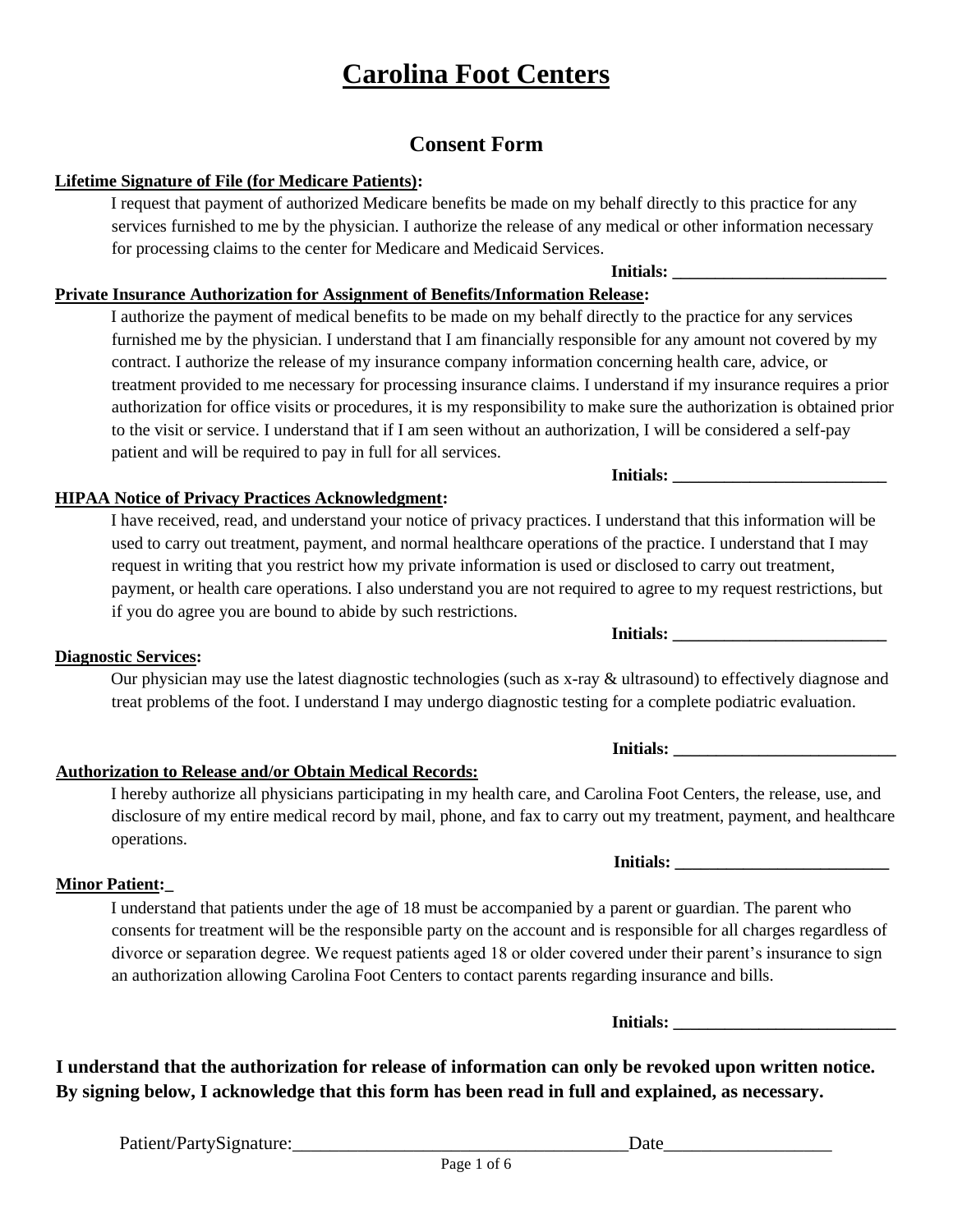**Demographics** 

|  | Employment Address: ___________________________Work Phone: _____________________  |  |
|--|-----------------------------------------------------------------------------------|--|
|  |                                                                                   |  |
|  | Marriage Status: __________ Spouse Name/Phone Number: ___________________________ |  |
|  |                                                                                   |  |
|  |                                                                                   |  |
|  |                                                                                   |  |
|  |                                                                                   |  |

Thank you for completing the above form. Please read the statements below, sign your name, and date. We appreciate you choosing us to provide your medical care!

**Certification:** I do hereby state the information provided above is correct to the best of my knowledge.

**Payment Guarantee:** I hereby agree to pay the established rates of this office for all services rendered to me or my dependent while I am/they are under the care of Carolina Foot Centers. In the event my account is turned over to a collection agency, I will be billed the additional collection fees.

**Assignment of Benefits and Authorization to Release Information:** I do hereby authorize Carolina Foot Centers to permit any insurer providing me or my dependent under their care to inspect the medical record in connection with any charges arising from my treatment in this office. Further, I authorize any such insurer to pay directly to Carolina Foot Centers any payment for charges arising from services to me.

| Witness Signature:      | Date:                           |
|-------------------------|---------------------------------|
| Patient/PartySignature: | Date<br>- - -<br><b>Service</b> |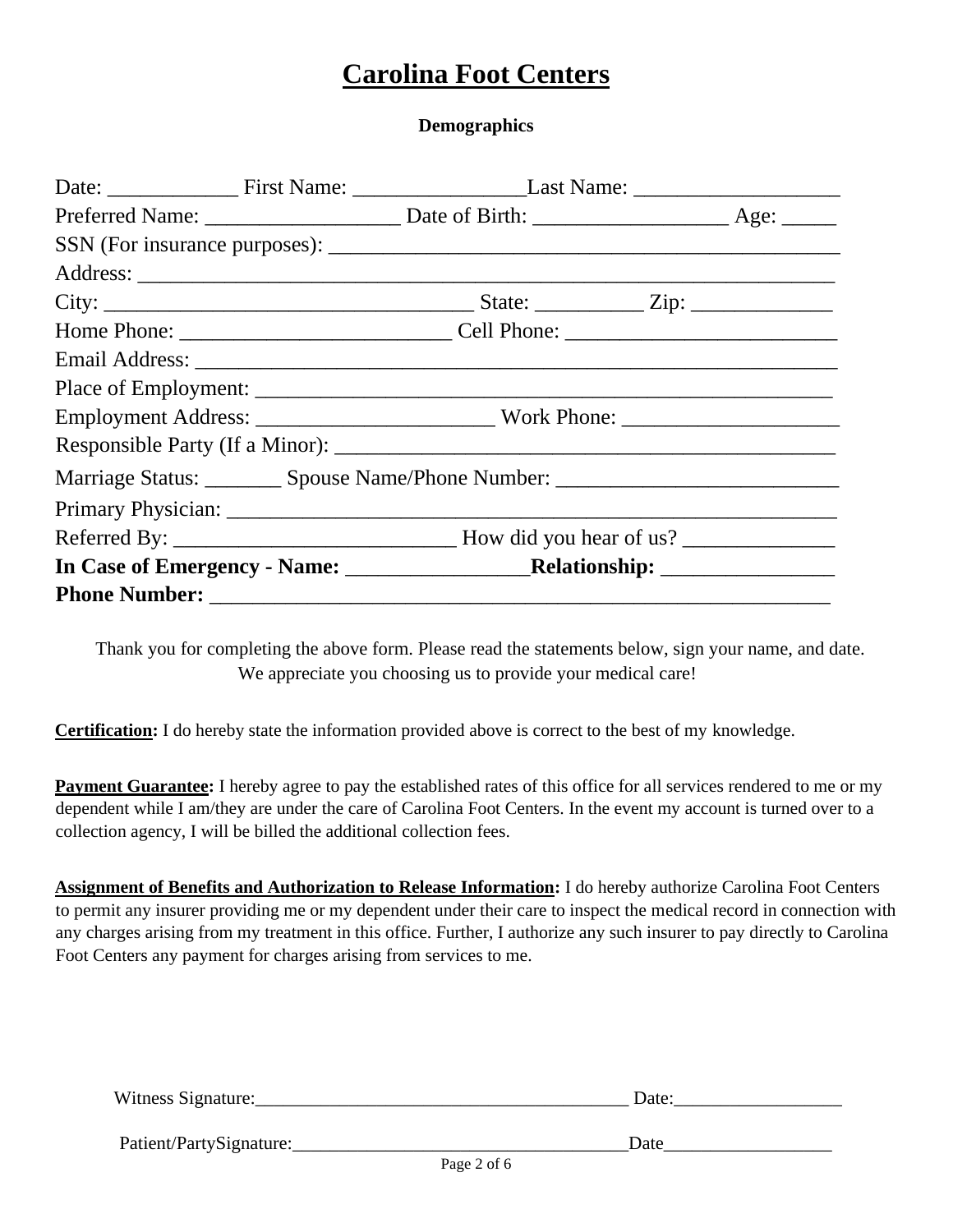# **Medical History**

| <b>Patient Name:</b>     | Birthdate:             |
|--------------------------|------------------------|
| Pharmacy Name:           | Pharmacy Phone Number: |
| <b>Pharmacy Address:</b> |                        |

#### **Past Medical & Family History: Please check, if yourself or any blood family had any of the following conditions**

| <b>Condition</b>           | <b>Self</b> | Family (who) | <b>Condition</b>         | <b>Self</b> | <b>Family</b> (who) |
|----------------------------|-------------|--------------|--------------------------|-------------|---------------------|
| Headaches                  |             |              | Epilepsy/Neurological    |             |                     |
| Heart/Vascular             |             |              | Arthritis                |             |                     |
| <b>Stroke</b>              |             |              | <b>Diabetes</b>          |             |                     |
| Rheumatic                  |             |              | Anemia/Blood Disorders   |             |                     |
| <b>High Blood Pressure</b> |             |              | <b>Blood Transfusion</b> |             |                     |
| <b>High Cholesterol</b>    |             |              | DVT/Embolism             |             |                     |
| Asthma/Lung Condition      |             |              | <b>Skin Disease</b>      |             |                     |
| Jaundice/Liver Condition   |             |              | <b>Thyroid Disease</b>   |             |                     |
| Reflux/Ulcer               |             |              | Cancer (type)            |             |                     |
| Gout                       |             |              | Uterine/Ovarian          |             |                     |
| <b>Bowel Disease</b>       |             |              | Osteoporosis             |             |                     |
| <b>Kidney Disease</b>      |             |              | AIDS/Hepatitis STDs      |             |                     |
| Pregnant/Breastfeeding     |             |              | Problems with Anesthesia |             |                     |
| Other                      |             |              | Other                    |             |                     |

**Vaccines:** Chicken Pox : Y or N **|** Childhood Vaccines: Y or N **|** HPV: Y or N **|** Hep B: Y or N

 $\Box$  . The contribution of the contribution of the contribution of the contribution of the contribution of the contribution of the contribution of the contribution of the contribution of the contribution of the contributi  $\_$  ,  $\_$  ,  $\_$  ,  $\_$  ,  $\_$  ,  $\_$  ,  $\_$  ,  $\_$  ,  $\_$  ,  $\_$  ,  $\_$  ,  $\_$  ,  $\_$  ,  $\_$  ,  $\_$  ,  $\_$  ,  $\_$  ,  $\_$  ,  $\_$  ,  $\_$  ,  $\_$  ,  $\_$  ,  $\_$  ,  $\_$  ,  $\_$  ,  $\_$  ,  $\_$  ,  $\_$  ,  $\_$  ,  $\_$  ,  $\_$  ,  $\_$  ,  $\_$  ,  $\_$  ,  $\_$  ,  $\_$  ,  $\_$  ,

Last Tetanus:

**Past Surgical History - Please give the year of the procedure:** 

#### **Social History:**

| Smoking: | $\equiv$ cigs/day for: | years   Alcohol:               | oz/week   Caffeine: | _cups/day |
|----------|------------------------|--------------------------------|---------------------|-----------|
| Smoking: |                        | E-Cigs/Day   Smoking Cannabis: | Street Drugs:       |           |

\_\_\_\_\_\_\_\_\_\_\_\_\_\_\_\_\_\_\_\_\_\_\_\_\_\_\_\_\_\_\_\_\_\_\_\_\_\_\_\_\_\_\_\_\_\_\_\_\_\_\_\_\_\_\_\_\_\_\_\_\_\_\_\_\_\_\_\_\_\_\_\_\_\_\_\_\_\_\_\_\_\_\_\_\_\_\_\_\_\_\_\_\_\_\_\_  $\Box$  . The contribution of the contribution of the contribution of the contribution of the contribution of the contribution of the contribution of the contribution of the contribution of the contribution of the contributi

 $\Box$ 

 $\Box$ 

**Allergies & Reactions:** 

**Medications (you may also write on the back or attach your list):** 

### **Nature of Foot Complaint/Foot Problem - Location, Duration, & Onset:**

**Review of Systems**

\_\_\_\_\_\_\_\_\_\_\_\_\_\_\_\_\_\_\_\_\_\_\_\_\_\_\_\_\_\_\_\_\_\_\_\_\_\_\_\_\_\_\_\_\_\_\_\_\_\_\_\_\_\_\_\_\_\_\_\_\_\_\_\_\_\_\_\_\_\_\_\_\_\_\_\_\_\_\_\_\_\_\_\_\_\_\_\_\_\_\_\_\_\_\_\_

Patient/PartySignature:\_\_\_\_\_\_\_\_\_\_\_\_\_\_\_\_\_\_\_\_\_\_\_\_\_\_\_\_\_\_\_\_\_\_\_\_Date\_\_\_\_\_\_\_\_\_\_\_\_\_\_\_\_\_\_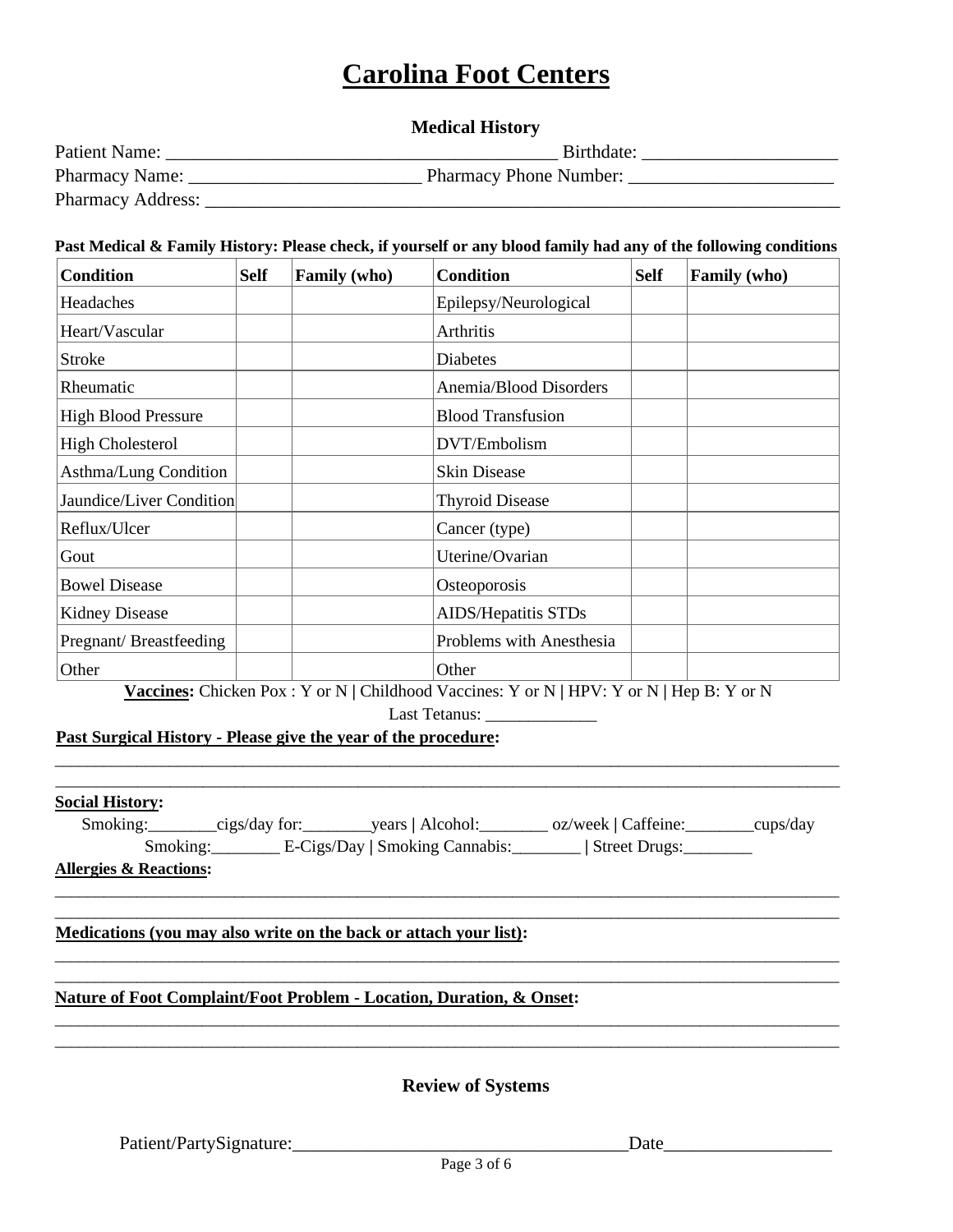Name:\_\_\_\_\_\_\_\_\_\_\_\_\_\_\_\_\_\_\_\_\_\_\_\_\_\_\_\_\_\_ Date:\_\_\_\_\_\_\_\_\_\_\_\_\_\_\_\_\_\_ Office Use Chart: \_\_\_\_\_\_\_\_\_\_

# Please circle Yes  $(Y)$  or No  $(N)$  for any current symptoms/issue

# **General:**

| Fever               | Y or N |
|---------------------|--------|
| <b>Night Sweats</b> | Y or N |
| Weight Gain         | Y or N |
| Weight Loss         | Y or N |
| Change in Appetite  | Y or N |
| Other:              |        |

# **Cardiovascular:**

| <b>Chest Pain at Rest</b>       | Y or N |
|---------------------------------|--------|
| <b>Chest Pain with Activity</b> | Y or N |
| <b>Chest Palpitations</b>       | Y or N |
| Hypertension                    | Y or N |
| Other:                          |        |

# **Respiratory:**

| <b>Shortness of Breath</b> |        |
|----------------------------|--------|
| at Rest                    | Y or N |
| <b>Shortness of Breath</b> |        |
| with Activity              | Y or N |
| Cough                      | Y or N |
| Wheezing                   | Y or N |
| <b>Blood</b> in Sputum     | Y or N |
| Other:                     |        |

# **Musculoskeletal:**

| Pain in Arms, Legs,    |        |
|------------------------|--------|
| or back                | Y or N |
| Decrease Range         |        |
| of Motion              | Y or N |
| Arthritis              | Y or N |
| Joint Swelling         | Y or N |
| <b>Muscle Weakness</b> | Y or N |
|                        |        |

# **Skin:**  History of MRSA (Infection) Y or N Rash Y or N Itching Y or N<br>Wounds Y or N Wounds Y or N Excessive dryness Y or N Hair Loss Y or N Nail Changes Y or N Other:  $\frac{c}{\sqrt{c}}$

# **Neurological/Psychiatric:**

| <b>Dizziness</b>                    | Y or N |  |
|-------------------------------------|--------|--|
| Seizures                            | Y or N |  |
| <b>History of Fainting</b>          | Y or N |  |
| Difficulty with Memory              |        |  |
| or Speech                           | Y or N |  |
| Anxiety                             | Y or N |  |
| Depression                          | Y or N |  |
| Other:                              |        |  |
| Allergic/Lymphatic/Endocrine:       |        |  |
| <b>Bruise/Bleed Easy</b>            | Y or N |  |
| Previous Blood Transfusion          | Y or N |  |
| Lymph Node Enlargement              | Y or N |  |
| <b>Heat Intolerance</b>             | Y or N |  |
| Cold Intolerance                    | Y or N |  |
| <b>Frequent Urination</b>           | Y or N |  |
| History of Allergic Response        | Y or N |  |
| (Insect bites, food, animals, etc.) |        |  |

Other: \_\_\_\_\_\_\_\_\_\_\_\_\_\_

 $\_$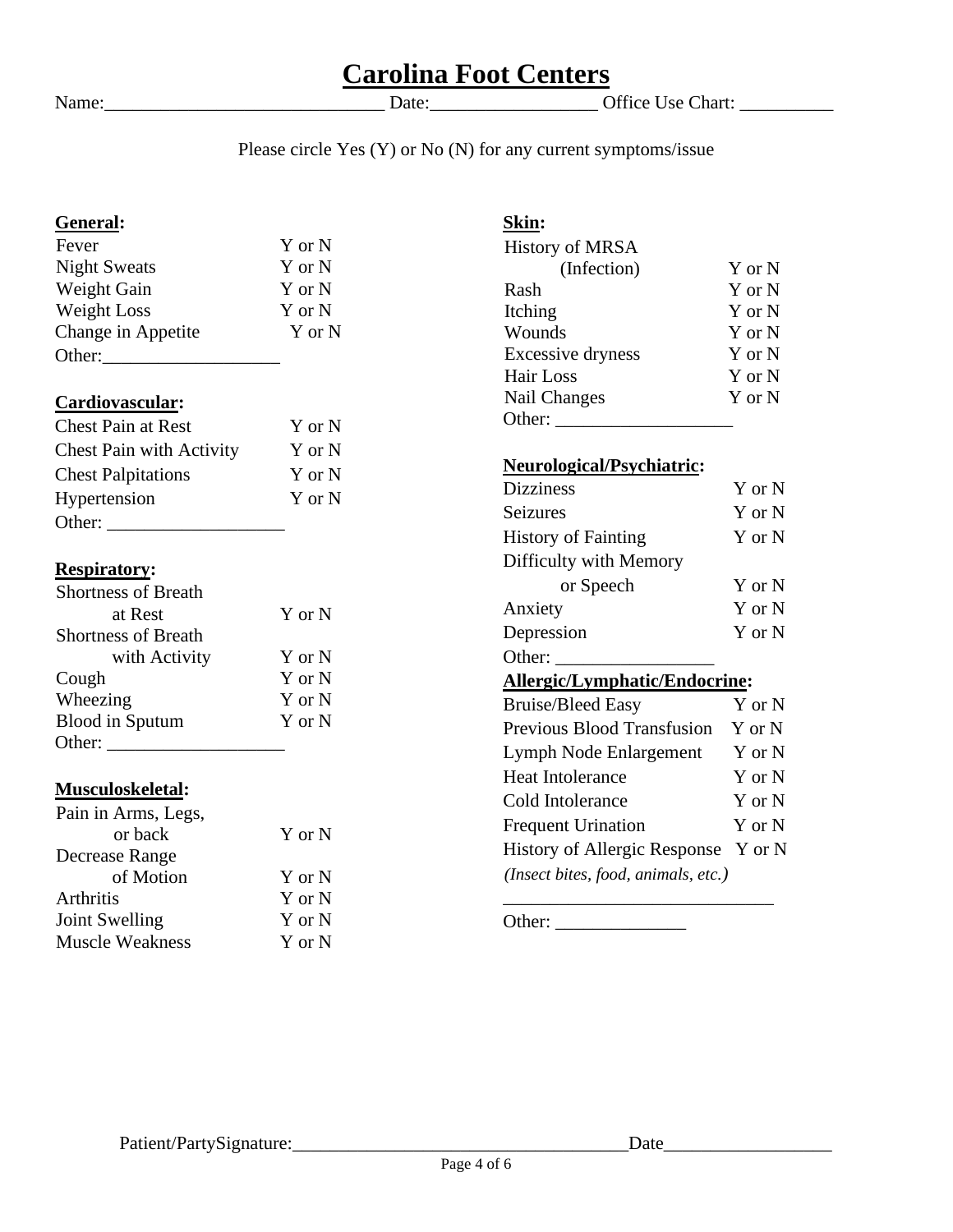# **Cancellation Policy / No Show Policy for Doctor Appointments and Surgery**

#### **Cancellation/No Show policy for Doctor Appointments:**

We understand that there are times when you must miss an appointment due to emergencies or obligation for work or family. However, when you do not call to cancel an appointment, you may be preventing another patient from getting much needed treatment. Conversely, the situation may arise where another patient fails to cancel and we are unable to schedule you for a visit, due to a seemingly "full" appointment book. **If an appointment is not cancelled at least 24 hours in advance you will be charged a no-show fee of \$25.**

### **Schedule Appointments:**

We understand that delays can happen however, we must try to keep the other patients and doctors on time. If a patient is 15 minutes past their scheduled time, we will have to reschedule the appointment.

### **Account Balances:**

We will require that patients with self-pay balances to pay their account balances down to zero (0) prior to receiving further services by our practice. Patients who have questions about their bills or who would like to discuss a payment plan option may call and ask to speak to a business office representative with whom they can review their account and concerns. Patients with balances over \$100 must make payment arrangements prior to future appointments being made.

## **FMLA/Release of Medical Records for Personal Use:**

If you want a copy of your medical records for any reason, there will be a flat rate charge of \$25.00 with an additional 0.65 cents per page for the first 30 pages of the medical record. For any pages after the initial 30 there will be a 0.50 cent charge. These are the state/HIPAA guidelines for printing out medical release forms for personal use.

| $- - -$<br>w<br>. LTIt<br>. |  |
|-----------------------------|--|
|                             |  |